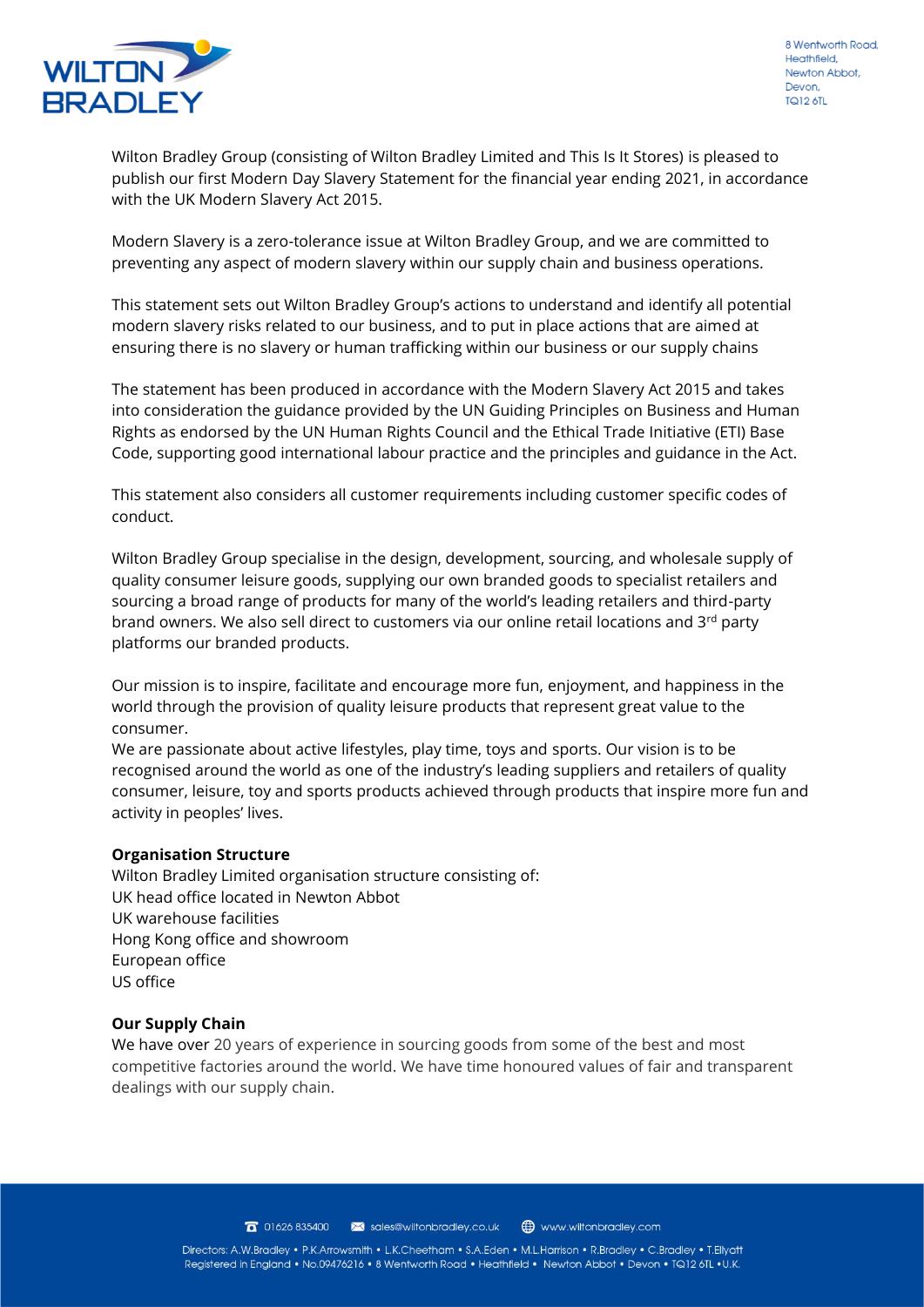

Our internal quality assurance, sourcing and buying teams work together to ensure that all factories are onboarded and assessed to meet all Wilton Bradley Group Ethical and Technical requirements prior to any orders and development taking place.

We expect all within our supply chain to respect the rights, the wellbeing, and the welfare of all their permanent and casual workforce and their working environment.

All suppliers must adhere to the requirements set out in our Wilton Bradley Limited supplier code of conduct, which prohibits child, forced and bonded labour, prohibits all manner of slavery and human trafficking, discrimination, harsh or inhumane treatment, allows the freedom to choose employment, requires hygienic and safe working environments, minimum living wage payment, does not accept excessive working hours, requires at least one day off in every seven, freedom of association and collective bargaining.

COVID-19 travel restrictions has meant that it has not been possible to visit and conduct onsite audits to all active sites as per our audit programs, therefore reliance on self-assessment and desktop reviews have been put into place until travel restrictions are lifted

# **Distribution**

We offer our customers methods of supply that best suits their business using:

- FOB
- Direct Container
- Domestic Trade Supply
- Direct Dispatch

We also carry inventory of own brand products in our warehouse facilities based around Newton Abbot, in the UK:

Our recruitment and people management processes are designed to ensure that all prospective team members are legally entitled to work in the UK and to safeguard team members from any abuse or coercion.

Through due diligence processes to ensure that workers are not being exploited, that they are safe, and that relevant employment, health and safety and human rights laws and standards are being adhered to, including freedom of movement and communications.

We will continue to embed the principles by ensuring that team members involved in procurement activity are aware of and follow modern slavery procurement guidance, offering employment contracts on a guaranteed hours basis only, ensuring part-time and fixedterm team members provided with the same pro-rata contractual entitlements as full-time and permanent team members and refraining from entering into business, and/or will discontinue any current business with any other organisation which knowingly supports or is found to involve itself in slavery, servitude and forced or compulsory labour.

> $\pi$  01626 835400 sales@wiltonbradley.co.uk www.wiltonbradley.com

Directors: A.W.Bradley • P.K.Arrowsmith • L.K.Cheetham • S.A.Eden • M.L.Harrison • R.Bradley • C.Bradley • T.Ellyatt Registered in England • No.09476216 • 8 Wentworth Road • Heathfield • Newton Abbot • Devon • TQ12 6TL • U.K.